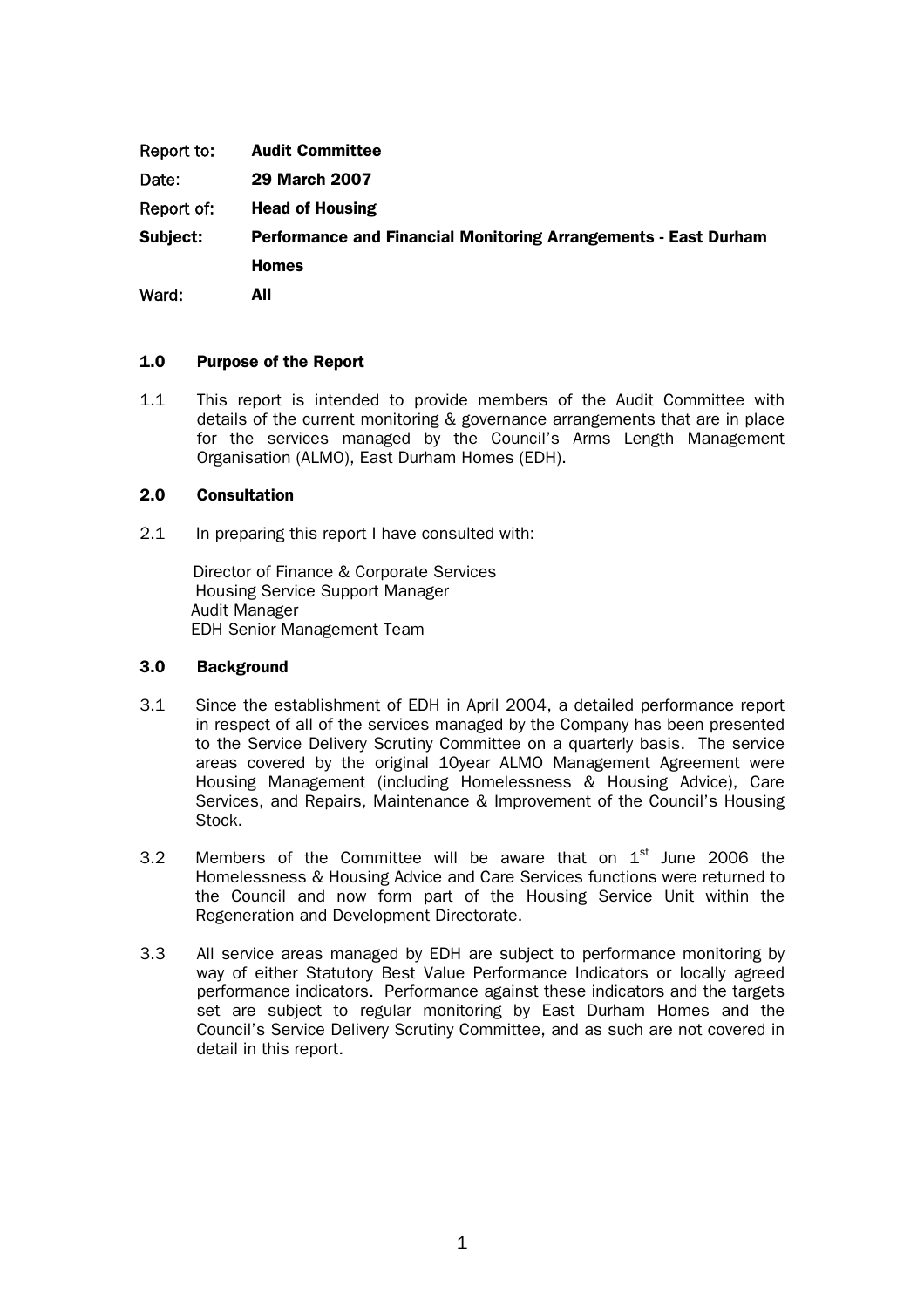## 4.0 Governance Arrangements

- 4.1 East Durham Homes was established to deliver a number of the Council's operational housing functions, specifically the management and maintenance of the Council's housing stock. The Council remains the Strategic Housing Authority, accountable for delivering the wider housing service including the performance of East Durham Homes and the relevant national Best Value and Local Public Service Agreement performance targets.
- 4.2 The Council is the sole owner of the Company, which operates under the framework of a 10 year 'Management Agreement' approved by the Council and the Company prior to the inception of the company in early 2004.
- 4.3 The Company is limited by guarantee and has a Board responsible for governance operating under Memorandum and Articles of Association as required by the Companies Act 1985. The accounts of East Durham Homes are subject to preparation under the requirements of the same Act, and the Company is treated as a Branch of the Council in the Council's annual accounts.
- 4.4 The Company has appointed an independent Auditor to carry out the Annual Audit of Accounts. The Companies Acts requires the Auditor to examine financial controls and requirements and as a matter of course draws any shortcomings to the attention of the Company, which are subsequently followed up as part of the annual audit process. The Company procures its Internal Audit function from the Council through an annual Service Level Agreement.
- 4.5 The Company has a Finance Team under the overall control of a Director of Finance and Support Services, who is also the Company Secretary. A Company Accountant has also been in post since the Company's inception.
- 4.6 The Company Secretary assumes overall responsibility to ensure that all relevant procedures relating to governance issues are followed e.g. Financial Controls and Risk Management, and a Governance Officer has been appointed to provide support for the administration of these governance procedures.
- 4.7 The Company has a Corporate Committee made up of Board members and under the Chairmanship of the Company's Vice Chair; an accountant by profession. Part of this Committee's remit is to receive financial monitoring reports from the Company's Director of Finance & Support Services, as well as Internal and External Audit reports.
- 4.8 In accordance with the 10year Management Agreement and Articles of Association the Company has adopted the Council's financial regulations, standing orders and confidential reporting code.
- 4.9 Legal Advice is provided to the Company by the Council's Monitoring Officer and Crutes Solicitors.
- 4.10 In consultation with the Council's Corporate Procurement Manager, the Company is currently reviewing their procurement strategy which complies with the Council's corporate procurement strategy and standing orders and will allow for a more focussed corporate approach to procurement and alignment with the Company's Business Plan & Value for Money Strategy.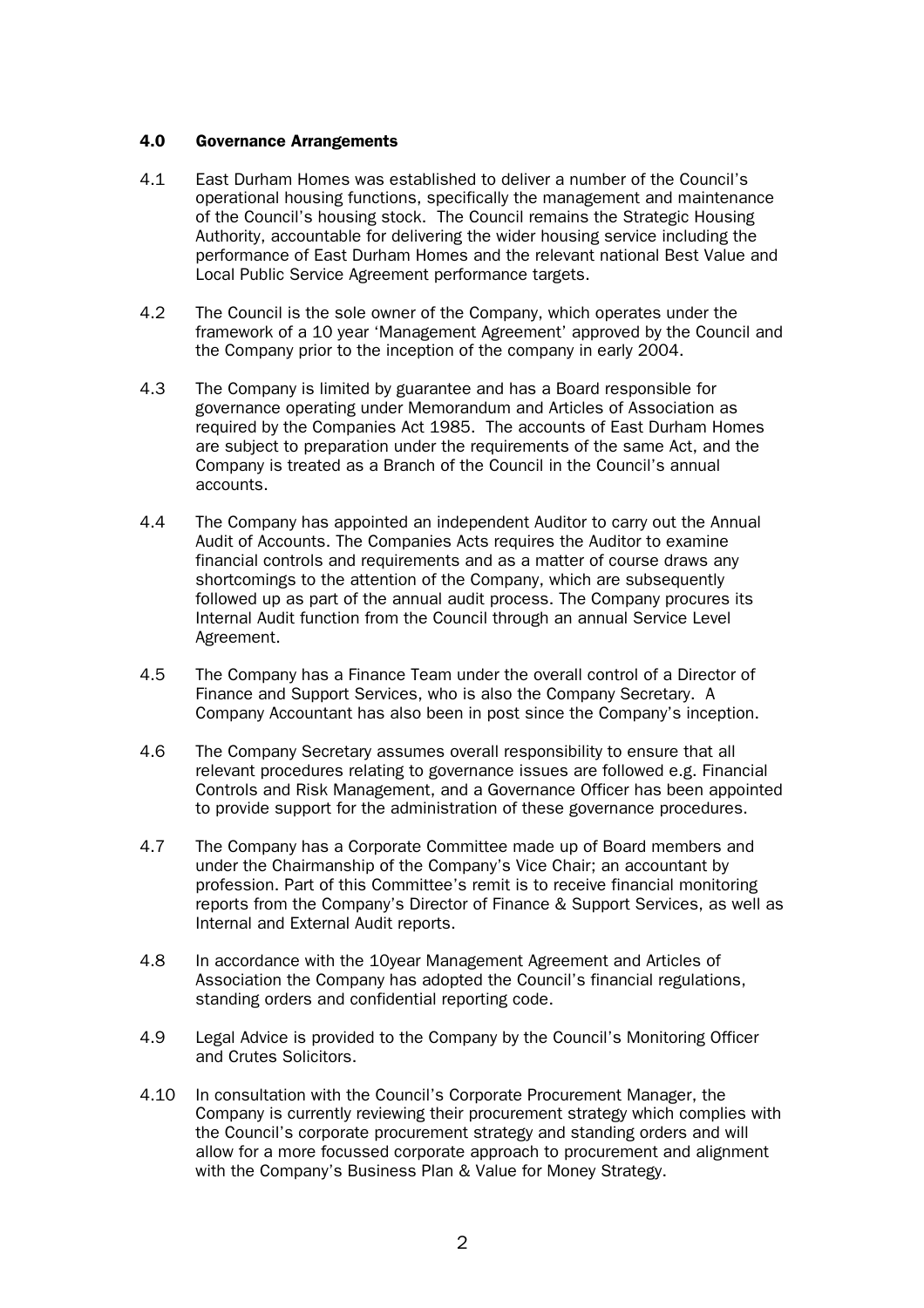# 5.0 Monitoring of Expenditure

#### Management Fee

- 5.1 The Council pays the Company an annual 'Management Fee' for the delivery of the services outlined in the 10year Management Agreement and annual Delivery Plan. This Management Fee is agreed through the Council's budget process and approved by the Council on an annual basis.
- 5.2 The fee takes into account projections made for the Housing Revenue Account (HRA) based on a number of variables including reducing stock levels and HRA subsidy payments from Government. The HRA was analysed in the last year and it was agreed that certain commitments should be met by the Council before any disbursements took place in the form of the annual Management Fee. Examples of these commitments include:
	- Former employees pension costs;
	- Contract monitoring costs:
	- Stock insurances;
	- Costs of democracy from the Council:
	- Recharges from Corporate centre;
	- Related housing policy matters; and,
	- Care service charges to tenants.
- 5.3 The Company has developed 5 year financial projections as part of their 5 year Business Plan, which is currently in draft form. In order to sustain this Business Plan the Company requires an amount of 'certainty' of funding particularly given that the Management Fee represents the majority of income to run the housing management and maintenance services on behalf of the Council. Although there is still work to do on the Company's Business Plan it does currently take account of the HRA subsidy system and other implications. The work should be completed together with an updated HRA Business Plan during the summer of 2007.
- 5.4 The monitoring of the detail of the Management Fee expenditure is the responsibility of the Company under the governance arrangements outlined earlier in this report. The role of the Council is to ensure that the Company is delivering the targets for the delegated services as set out in the Management Agreement/Annual Delivery Plan. These targets are agreed between the Council and the Company on an annual basis.
- 5.5 National benchmarking data from other ALMOs suggests that the Council's costs for the management and maintenance of its housing stock is relatively low; for example our estimated costs for 2006/7 are £22.78 per property per week, compared to the national average of £28.87 and a 'deprived authority' average of £24.82.
- 5.6 In terms of Value for Money, it is clear that while costs are relatively low current performance in some service areas is also low in terms of benchmarked 'quartile' ratings, and Customer Satisfaction with the overall service is low with information not currently sufficiently detailed to allow for analysis of individual service areas.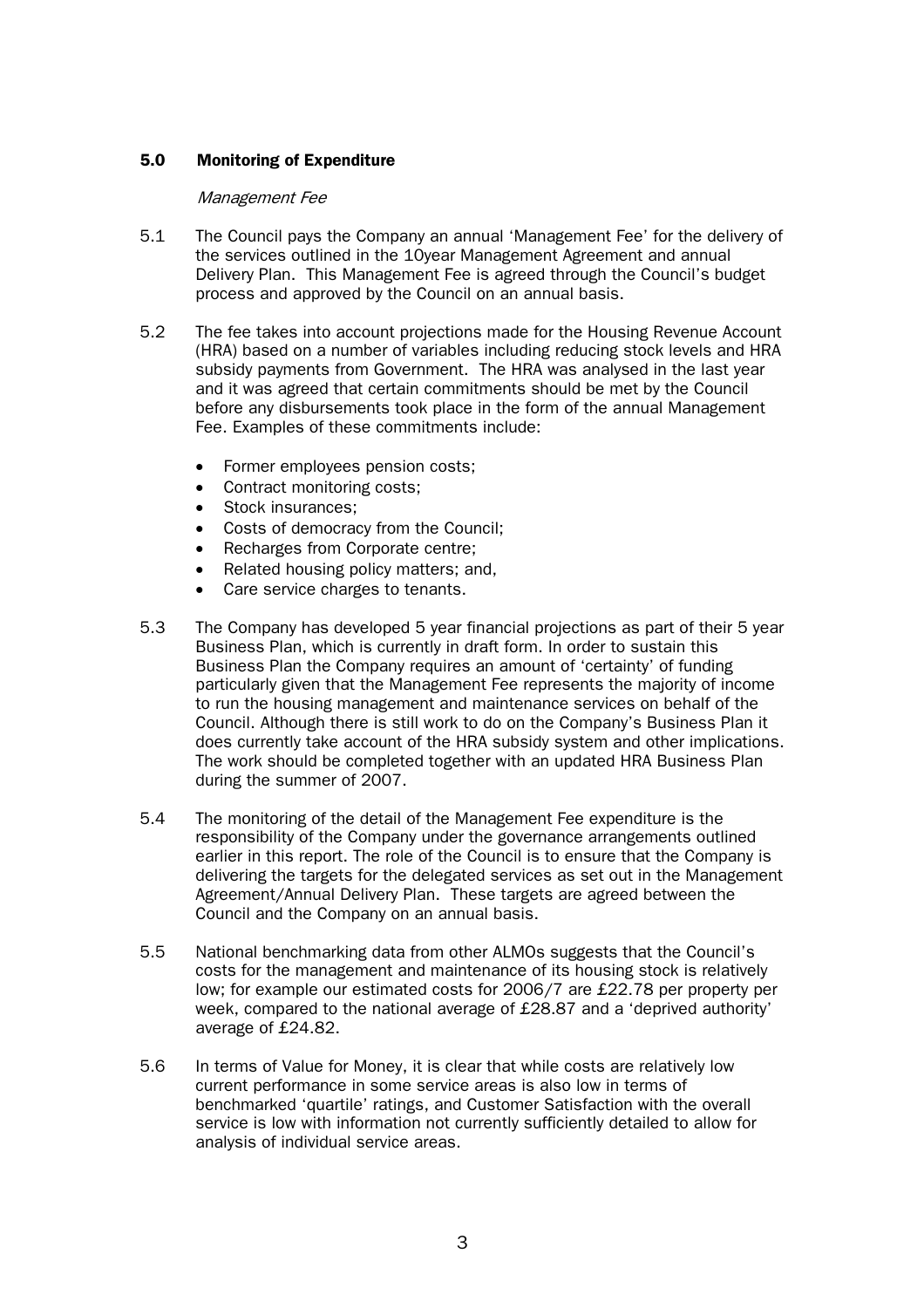5.7 To be able to clearly demonstrate value for money, operational performance and customer satisfaction has to be lifted as well as more clearly evidenced by the Company and there are a number of channels through which this will be achieved, including the development of separate Service Plans for operational service areas within the Company, and a more detailed annual Customer Satisfaction survey. It should be noted again that the nature of the Arms-Length relationship is such that the Council cannot micro-manage the company's finances, governance or performance management processes.

## Capital Expenditure

- 5.8 The Council has developed a 3-year rolling programme of capital investment in housing across the District with three key objectives of improving the Council's stock, carry out private sector housing renewal, and contribute to the wider regeneration of the District.
- 5.9 The total value of this programme is expected to be around £14m for 2007/8 and around £8.3m of this is delivered by East Durham Homes as investment into the Council's Housing stock. The Company produces details of the works to be carried out over the life of the plan on an annual basis. During the year the Council's Capital Programme Working Group (CPWG) composed of members of the Council, a Tenant's Federation representative and officers from the Company and the Council monitor the capital programme. The programme is monitored against both financial and performance aspects and is reviewed every 6 months with a report to the Executive which includes notification of any significant changes.
- 5.10 In terms of the financial management of the EDH capital programme, the Company works within the overall total allocation set by the Council for the financial year. Spending is monitored by the CPWG but the Company can vire between scheme headings and this allows the Company to change the programme to meet the needs of the tenants or for operational efficiency if required. The CPWG considers all reports where virement has occurred and if virement significantly changes the nature of the programmes then a report would be presented to the Council's Executive for approval. The virement rules are set out in the Council's constitution.
- 5.11 The nature of a 3-year programme means that schemes can be delayed or moved forward. Overspends if they occur, are managed within the programme monitoring systems and will be financed by reducing the future years' allocations. Value for money is assessed by the delivery of the programmes in a timely manner, within budget and to the satisfaction of the tenants.

## 6.0 Policy, Legal, Financial, Risk, Communications and Corporate Implications

6.1 Policy

There are no policy implications in the contents of this report.

6.2 Legal

 The formal framework for the relationship between the Council and East Durham Homes is set out in the 10year Management Agreement and the Company's Memorandum and Articles of Association.